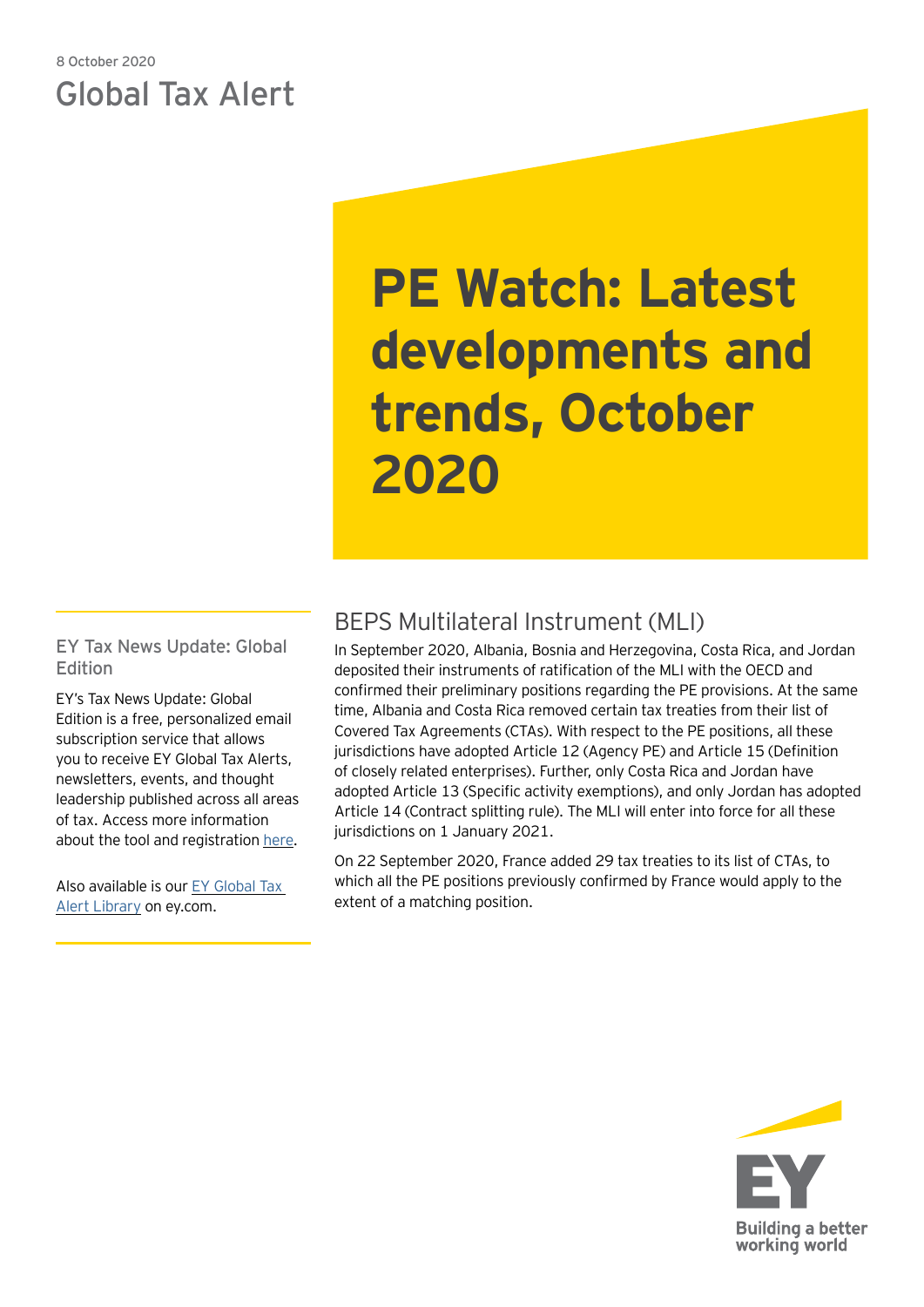## PE developments in response to COVID-19

## China

On 14 August 2020, the Chinese State Taxation Administration (STA) published a set of [Questions and](http://www.chinatax.gov.cn/chinatax/n810219/n810744/c101510/c101520/c5155584/content.html)  [Answers \(Q&A\)](http://www.chinatax.gov.cn/chinatax/n810219/n810744/c101510/c101520/c5155584/content.html) on some of the international tax issues arising due to COVID-19. The Q&A makes a cross-reference to Circular 75 (2010) that reflects China's current interpretation on double tax treaties. Among other topics, the Q&A provides that a home office does not create a PE if the activity is intermittent or occasional during the pandemic. Likewise, the Q&A explains that occasional conclusion of contracts may not create an Agency PE. However, the Q&A clarifies that if an agent was already concluding contracts in China before the pandemic for a considerable period of time, an Agency PE may arise. Further, the Q&A provides that the STA will disregard the COVID-19 related interruptions of construction projects when calculating the time threshold of construction PEs.

Lastly, the Q&A also provides that if other tax authorities take different approaches to those set forth in the Q&A, and such approaches lead to double taxation or other taxrelated disputes, taxpayers can submit the case for a Mutual Agreement Procedure.

## Tax Rulings

## Chile

On 31 August 2020, the Chilean Internal Revenue Service (IRS) published tax ruling 1876 whereby it analyzes the tax treatment of the notification of termination (término de giro) of a PE in Chile, according to the existing rules prior to 2020. In this ruling, a nonresident company carries out activities in Chile through a PE. The nonresident decided to incorporate a company in Chile via its PE. After which, the PE would cease to exist. The nonresident company asked the Chilean IRS about the tax consequences of the notification of termination of the PE in Chile.

The Chilean IRS indicated that after the notification of termination of a PE, the nonresident company should consider the following: (i) any accumulated profits of the PE will be subject to corporate income tax at a 35% rate; (ii) notwithstanding that the tax authority understands that there is no transfer upon the assignment of shares, since the head office and the PE configure the same legal entity,

the assessment faculty by the Chilean IRS if the assignment is substantially lower than fair market value would still apply; and (iii) upon termination of the PE, a withholding tax will apply on the distribution of profits made by the new incorporated company to the nonresident company.

## Denmark

On 25 September 2020, the Danish Tax Board (DTB) published a binding tax ruling (*bindende svar*) analyzing whether a data center in Denmark, owned and operated under a hosting agreement by a Danish company, constitutes a PE of a nonresident company for Danish corporate tax or a Fixed Establishment (FE) for Value-Added Tax (VAT) purposes. In this tax ruling, the Danish company owns, leases and operates servers and other equipment. The servers and other equipment will be used by the nonresident company for hosting the website and related activity. Moreover, the Danish company's employees are responsible for installation, operation, maintenance under the instructions of the Danish company and do not conclude contracts on behalf of the nonresident company.

The DTB indicated that the nonresident company would not create a PE in Denmark under the fixed place of business or Agency PE provision of the relevant tax treaty (corresponding to article 5(1) and 5(5) of the OECD Model Tax Convention). The DTB also made a reference to earlier rulings published in 2015 and 2016. Additionally, the DTB determined that the Danish company did not give rise to an FE for VAT purposes since as a main rule a subsidiary does not create an FE and the nonresident company does not have the required human and technical resources in Denmark.

See EY Global Tax Alert, *[Danish Tax Board rules Danish](https://taxnews.ey.com/news/2020-2390-danish-tax-board-rules-danish-data-center-does-not-create-a-permanent-establishment-for-nonresident-company#:~:text=The%20Danish%20Tax%20Board%20has,added%20tax%20(VAT)%20purposes.)  [data center does not create a permanent establishment for](https://taxnews.ey.com/news/2020-2390-danish-tax-board-rules-danish-data-center-does-not-create-a-permanent-establishment-for-nonresident-company#:~:text=The%20Danish%20Tax%20Board%20has,added%20tax%20(VAT)%20purposes.)  [nonresident company](https://taxnews.ey.com/news/2020-2390-danish-tax-board-rules-danish-data-center-does-not-create-a-permanent-establishment-for-nonresident-company#:~:text=The%20Danish%20Tax%20Board%20has,added%20tax%20(VAT)%20purposes.)*, dated 2 October 2020.

## Ukraine

On 15 September 2020, the State Tax Service of Ukraine (STS) issued a non-binding tax ruling (3861/IPK/99-00-05- 05-02-06) whereby it analyzes the tax consequences of a PE in Ukraine selling immovable property owned by the head office and located in Ukraine. Specifically, the taxpayer asked the STS about the tax treatment of the sale of an apartment owned by a nonresident and located in Ukraine, noting that the nonresident did not have a PE at the time of purchase of the apartment but had a PE at the time of sale.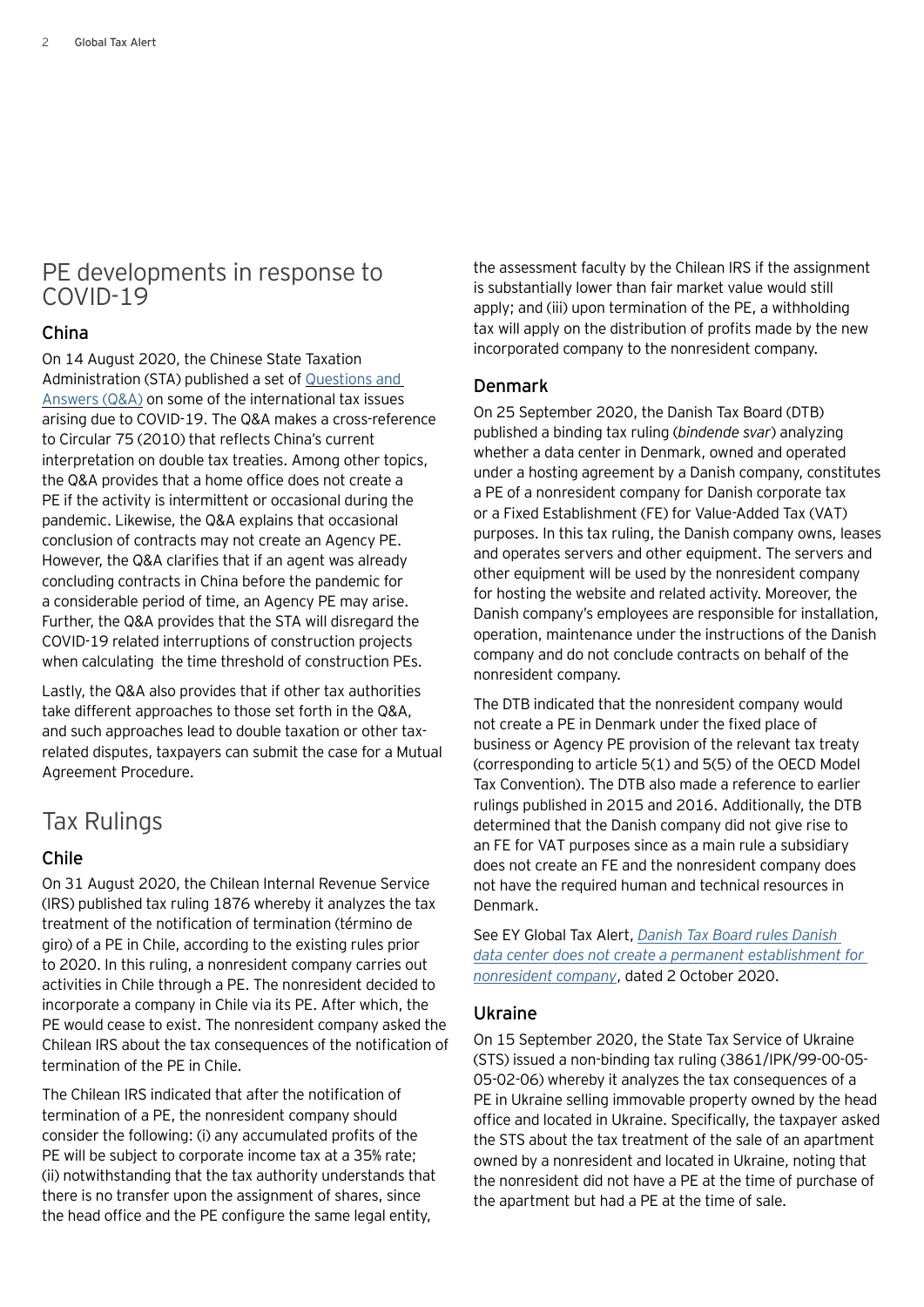The STS indicated that income from the sale of immovable property located in Ukraine is taxable therein as per the Tax Code. Further, the STS noted that any payment from income sourced in Ukraine to a nonresident is generally subject to a withholding tax at a rate of 15% unless an applicable tax treaty provides otherwise. However, the STS confirmed that this withholding tax is not applicable if the PE in Ukraine receives this income and then transfers it to the nonresident. In such case the PE should instead include this income in its taxable income subject to corporate income tax at the 18% rate. The tax base should be calculated under standard rules applicable to PEs.

On 10 September 2020, the STS issued another non-binding tax ruling (3797/IPK/99-00-05-05-02-06) whereby it addresses a situation where a nonresident entity contributes property of its Ukrainian representative office (which before that did not constitute a PE) into the capital of a Ukrainian company. The nonresident wanted to know if such capital contribution consisting of vehicles, owned by the nonresident and used by its representative office, would create a PE.

The STS noted that the Tax Code considers investments (including the purchase of shares) as business transactions, therefore such transactions may be a part of the nonresident's business activity in Ukraine. Further, the STS observed that the definition of a PE includes situations where a person has authority to negotiate the material terms of a transaction on behalf of a nonresident, or to execute such transactions. Hence, if the representative office of the nonresident negotiates the materials terms of the capital contribution/executes this transaction and meets the other conditions set out in the definition of a PE in the Tax Code, such representative office may create a PE.

## Domestic law PE developments

#### Mexico

On 8 September 2020, Mexico's President submitted an economic proposal for 2021 to the Congress. Among other items, the proposal would extend the current joint liability rules to transactions between a company resident in Mexico or a PE in Mexico with nonresident related parties, to the extent the transactions effectively controlled by the nonresident relates parties lead to the creation of a PE.

The proposal is currently under discussion with the Chamber of Deputies and it may be subject to amendments. Once approved by the Chamber of Deputies, the proposal will be sent to the Senate for approval by 31 October 2020. Following approval by the Senate, the proposal will be sent to the President for his signature and will become law on the date of publication and it would be effective on 1 January 2021.

See EY Global Tax Alert, *[Mexico's President submits 2021](https://globaltaxnews.ey.com/news/2020-6234-mexicos-president-submits-2021-economic-proposal-to-congress)  [economic proposal to Congress](https://globaltaxnews.ey.com/news/2020-6234-mexicos-president-submits-2021-economic-proposal-to-congress)*, dated 18 September 2020.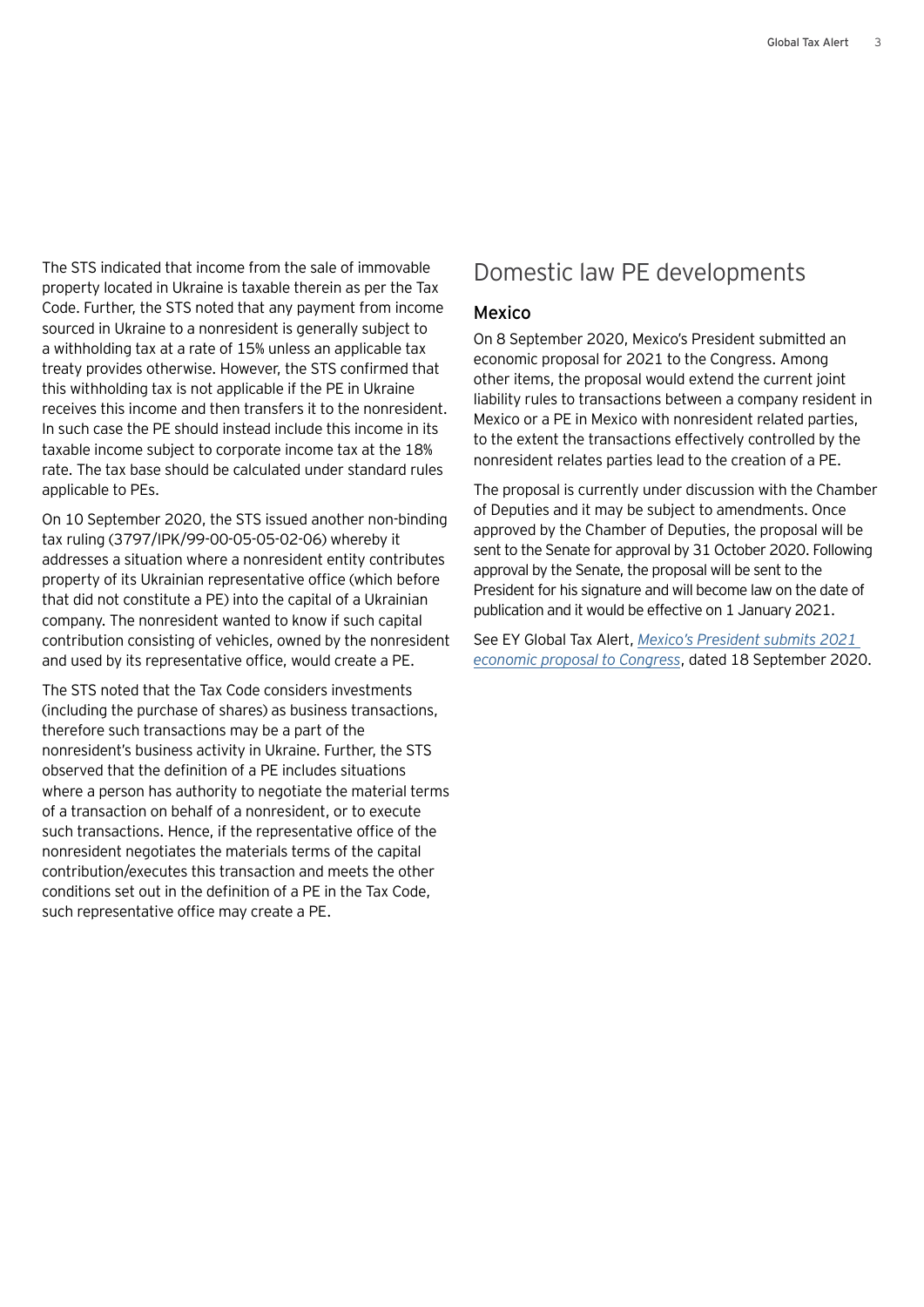For additional information with respect to this Alert, please contact the following:

## Ernst & Young Belastingadviseurs LLP, Rotterdam

• Ronald van den Brekel ronald.van.den.brekel@nl.ey.com

## Ernst & Young Belastingadviseurs LLP, Amsterdam

- David Corredor-Velásquez david.corredor.velasquez@nl.ey.com
- Roberto Aviles Gutierrez roberto.aviles.gutierrez@nl.ey.com

## Ernst & Young Solutions LLP, Singapore

• Chester Wee chester.wee@sg.ey.com

## Ernst & Young LLP (United States), Global Tax Desk Network, New York

• Jose A. (Jano) Bustos joseantonio.bustos@ey.com